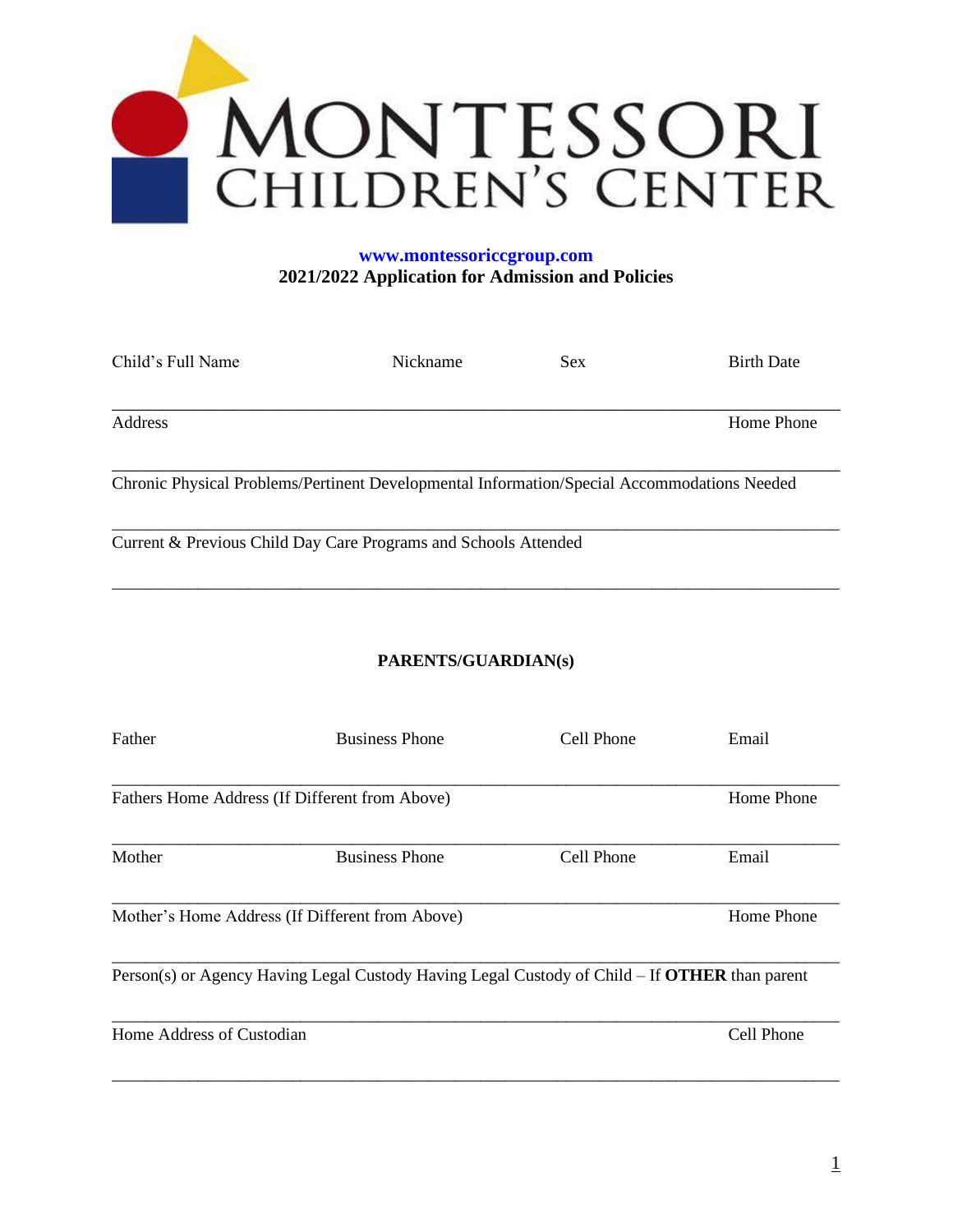## **EMERGENCY INFORMATION**

\_\_\_\_\_\_\_\_\_\_\_\_\_\_\_\_\_\_\_\_\_\_\_\_\_\_\_\_\_\_\_\_\_\_\_\_\_\_\_\_\_\_\_\_\_\_\_\_\_\_\_\_\_\_\_\_\_\_\_\_\_\_\_\_\_\_\_\_\_\_\_\_\_\_\_\_\_\_\_\_\_\_\_\_\_

\_\_\_\_\_\_\_\_\_\_\_\_\_\_\_\_\_\_\_\_\_\_\_\_\_\_\_\_\_\_\_\_\_\_\_\_\_\_\_\_\_\_\_\_\_\_\_\_\_\_\_\_\_\_\_\_\_\_\_\_\_\_\_\_\_\_\_\_\_\_\_\_\_\_\_\_\_\_\_\_\_\_\_\_\_

Allergies or Intolerances to food, medication, etc; action to take in case of emergency, signs and symptoms

Name of Child's Physician Phone

**Names, Address and Phone Number** of Two (2) People to Contact if Parents/Guardians **CANNOT** be reached

\_\_\_\_\_\_\_\_\_\_\_\_\_\_\_\_\_\_\_\_\_\_\_\_\_\_\_\_\_\_\_\_\_\_\_\_\_\_\_\_\_\_\_\_\_\_\_\_\_\_\_\_\_\_\_\_\_\_\_\_\_\_\_\_\_\_\_\_\_\_\_\_\_\_\_\_\_\_\_\_\_\_\_

\_\_\_\_\_\_\_\_\_\_\_\_\_\_\_\_\_\_\_\_\_\_\_\_\_\_\_\_\_\_\_\_\_\_\_\_\_\_\_\_\_\_\_\_\_\_\_\_\_\_\_\_\_\_\_\_\_\_\_\_\_\_\_\_\_\_\_\_\_\_\_\_\_\_\_\_\_\_\_\_\_\_\_

\_\_\_\_\_\_\_\_\_\_\_\_\_\_\_\_\_\_\_\_\_\_\_\_\_\_\_\_\_\_\_\_\_\_\_\_\_\_\_\_\_\_\_\_\_\_\_\_\_\_\_\_\_\_\_\_\_\_\_\_\_\_\_\_\_\_\_\_\_\_\_\_\_\_\_\_\_\_\_\_\_\_\_

Additional Person(s) Authorized to Pick Up Child

\*\*Person(s) **NOT** Authorized to Pick Up Child\*\*

**\*\*Appropriate paperwork such as divorce decree shall be attached if a parent is not allowed to pick up the child.**

## **CARE INFORMATION**

\_\_\_\_\_\_\_\_\_\_\_\_\_\_\_\_\_\_\_\_\_\_\_\_\_\_\_\_\_\_\_\_\_\_\_\_\_\_\_\_\_\_\_\_\_\_\_\_\_\_\_\_\_\_\_\_\_\_\_\_\_\_\_\_\_\_\_\_\_\_\_\_\_\_\_\_\_\_

\_\_\_\_\_\_\_\_\_\_\_\_\_\_\_\_\_\_\_\_\_\_\_\_\_\_\_\_\_\_\_\_\_\_\_\_\_\_\_\_\_\_\_\_\_\_\_\_\_\_\_\_\_\_\_\_\_\_\_\_\_\_\_\_\_\_\_\_\_\_\_\_\_\_\_\_\_\_\_\_\_\_\_

Child's Likes and Dislikes

Start Date of Attendance

\_\_\_\_\_\_\_\_\_\_\_\_\_\_\_\_\_\_\_\_\_\_\_\_\_\_\_\_\_\_\_\_\_\_\_\_\_\_\_\_\_\_\_\_\_\_\_\_\_\_\_\_\_\_\_\_\_\_\_\_\_\_\_\_\_\_\_\_\_\_\_\_\_\_\_\_\_\_\_\_\_\_\_

Number of Days Full Time Part Time: A.M/P.M. Class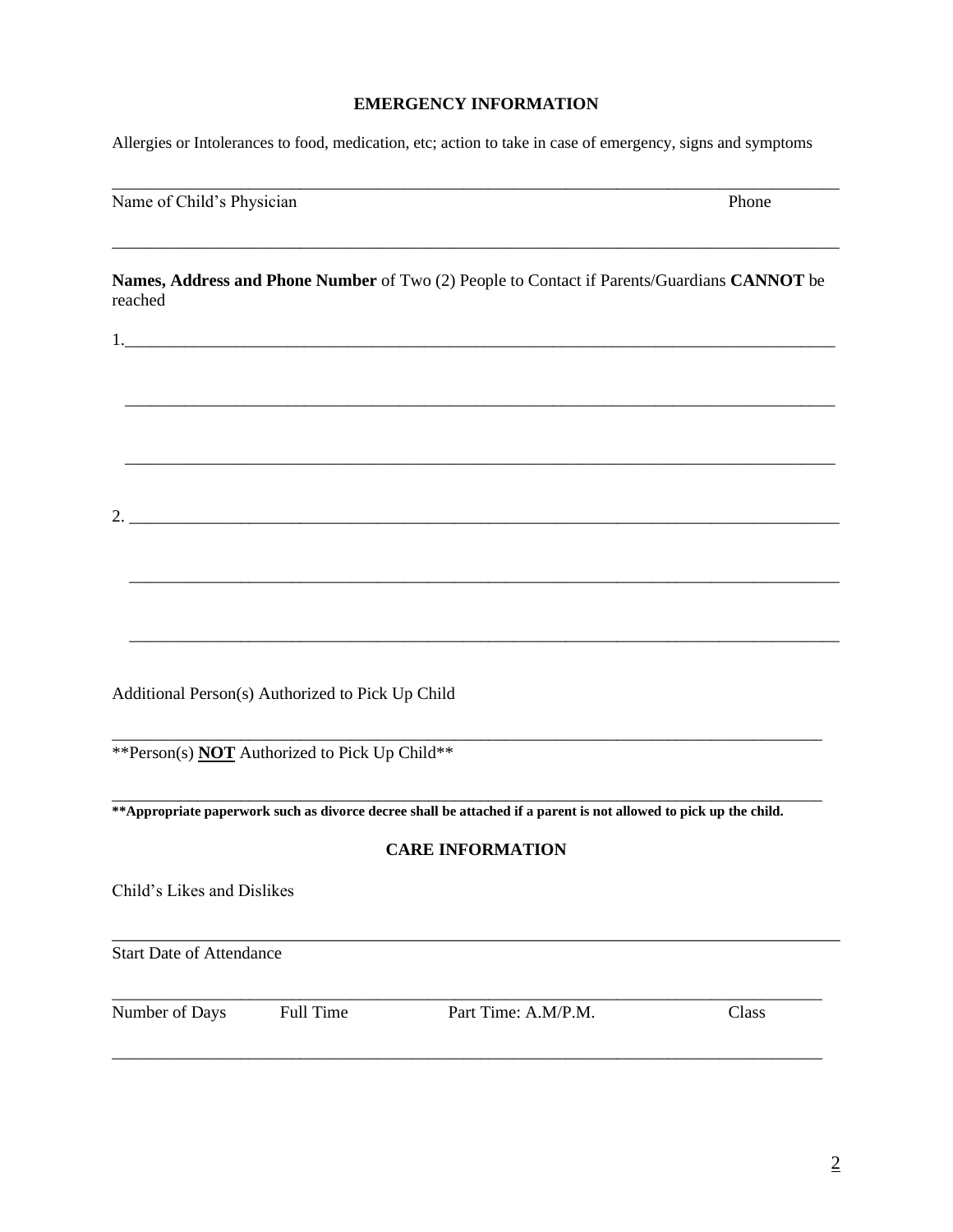

# **[www.montessoriccgroup.com](http://www.montessoriccgroup.com/) Child Emergency Medical Authorization Form**

|                   |                   | Home Phone |  |
|-------------------|-------------------|------------|--|
| Mother's Employer | Work Phone        | Cell Phone |  |
| Father's Employer | <b>Work Phone</b> | Cell Phone |  |
|                   |                   |            |  |

The parent(s) or guardian authorizes MCCNVA LLC (MCC) to obtain immediate care and consents to the hospitalization and/or the performance of necessary diagnostic tests upon, the use of surgery on, and/or the administration of drugs to, his/her child if an emergency occurs when he/she cannot be located immediately.

It is also understood that this agreement covers only those situations which are true emergencies and only when he/she cannot be reached. Otherwise he/she expects to be notified immediately.

\_\_\_\_\_\_\_\_\_\_\_\_\_\_\_\_\_\_\_\_\_\_\_\_\_\_\_\_\_\_\_\_\_\_\_\_\_\_\_\_\_\_\_\_\_\_\_\_\_\_\_\_\_\_\_\_\_\_\_\_\_\_\_\_\_\_\_\_\_\_\_\_\_\_\_\_\_\_\_\_\_\_\_\_\_\_

1. I/we will be responsible for medical care expenses

| 2. | Medical treatment costs are covered by: |                                  |                                                                                   |
|----|-----------------------------------------|----------------------------------|-----------------------------------------------------------------------------------|
|    |                                         | A. Insurance Policy Name         |                                                                                   |
|    |                                         |                                  | Member ID _____________________________Group # __________________________________ |
|    |                                         |                                  |                                                                                   |
|    |                                         |                                  |                                                                                   |
|    |                                         | C. No Insurance Coverage _______ |                                                                                   |
|    |                                         |                                  |                                                                                   |
|    |                                         |                                  |                                                                                   |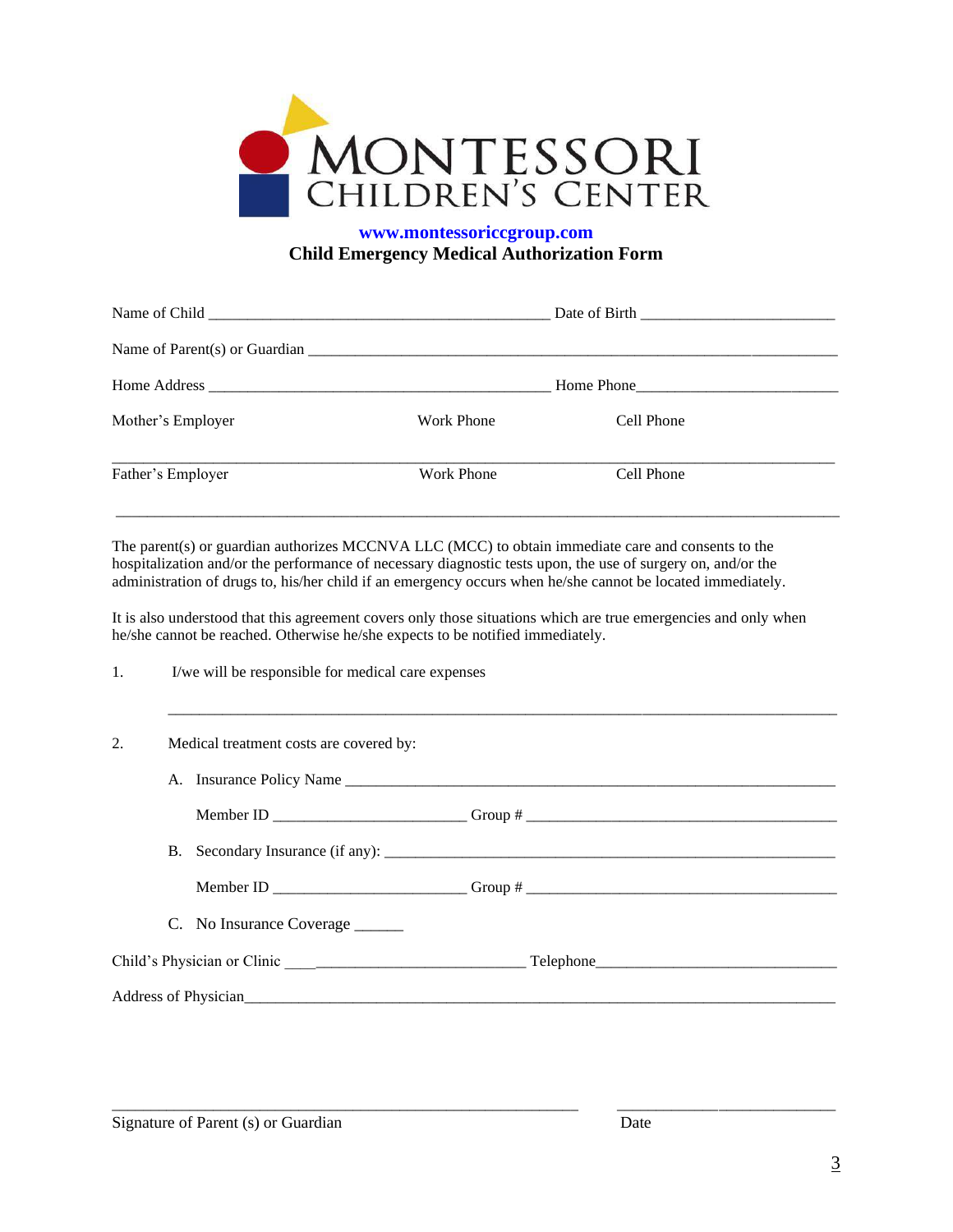### **AGREEMENTS**

Please read and initial the following agreements.

1. \_\_\_\_MCC agrees to notify the parent/guardian if child becomes ill while at center. Parent/guardian agrees to pick-up or arrange pickup of child as soon as possible if requested by MCC staff.

2.\_\_\_\_The parent/guardian authorizes this MCC center to obtain immediate medical care if any emergency occurs, and parent/guardian cannot be located immediately. This authorization is not required by State Regulation if the parent raises and/or states any objection to provision of such care on religious or other such grounds.

3. \_\_\_\_MCC herein states that tuition is charged at a fixed monthly rate. No reduction will be permitted, for any reason, including but not limited to: number of school days in a given month, number of days a child attends, vacation/holiday, etc.

4.\_\_\_\_\_ MCC reserves the right to deny, sever, cancel or suspend a child's enrollment at any time, if deemed in the best interest of MCC.

5.\_\_\_\_\_Parents are to notify MCC within 24 hours if their child OR anyone in the family contracts any communicable diseases. Life threatening diseases such as meningitis are required to be reported to MCC immediately.

6.\_\_\_\_\_The Parent/Guardian has read, understood, and agrees to be bound by **and** adhere to **ALL** terms and conditions set for the in the 'Policies and Procedures Consent" form and to also include any waivers as part of the application process.

## **SIGNATURES**

\_\_\_\_\_\_\_\_\_\_\_\_\_\_\_\_\_\_\_\_\_\_\_\_\_\_\_\_\_\_\_\_\_\_\_\_\_\_\_\_\_\_\_\_\_\_\_\_\_\_\_\_\_\_\_\_\_\_\_\_\_\_\_\_\_\_\_\_\_\_\_\_\_\_\_\_\_\_\_\_\_\_\_

\_\_\_\_\_\_\_\_\_\_\_\_\_\_\_\_\_\_\_\_\_\_\_\_\_\_\_\_\_\_\_\_\_\_\_\_\_\_\_\_\_\_\_\_\_\_\_\_\_\_\_\_\_\_\_\_\_\_\_\_\_\_\_\_\_\_\_\_\_\_\_\_\_\_\_\_\_\_\_\_\_\_\_

Parent(s) or Guardian(s) Date

Administrator of Center Date Date Date Date Date

| Place of Birth         | <b>Birth Date</b>                     | <b>Birth Certificate Number</b> |
|------------------------|---------------------------------------|---------------------------------|
| Other Form of Proof    |                                       |                                 |
| Location               | Date Admitted                         | Date Withdrawn                  |
| Date Registration Paid | Security Deposit Amount and Date Paid |                                 |
| <b>Other Remarks</b>   |                                       |                                 |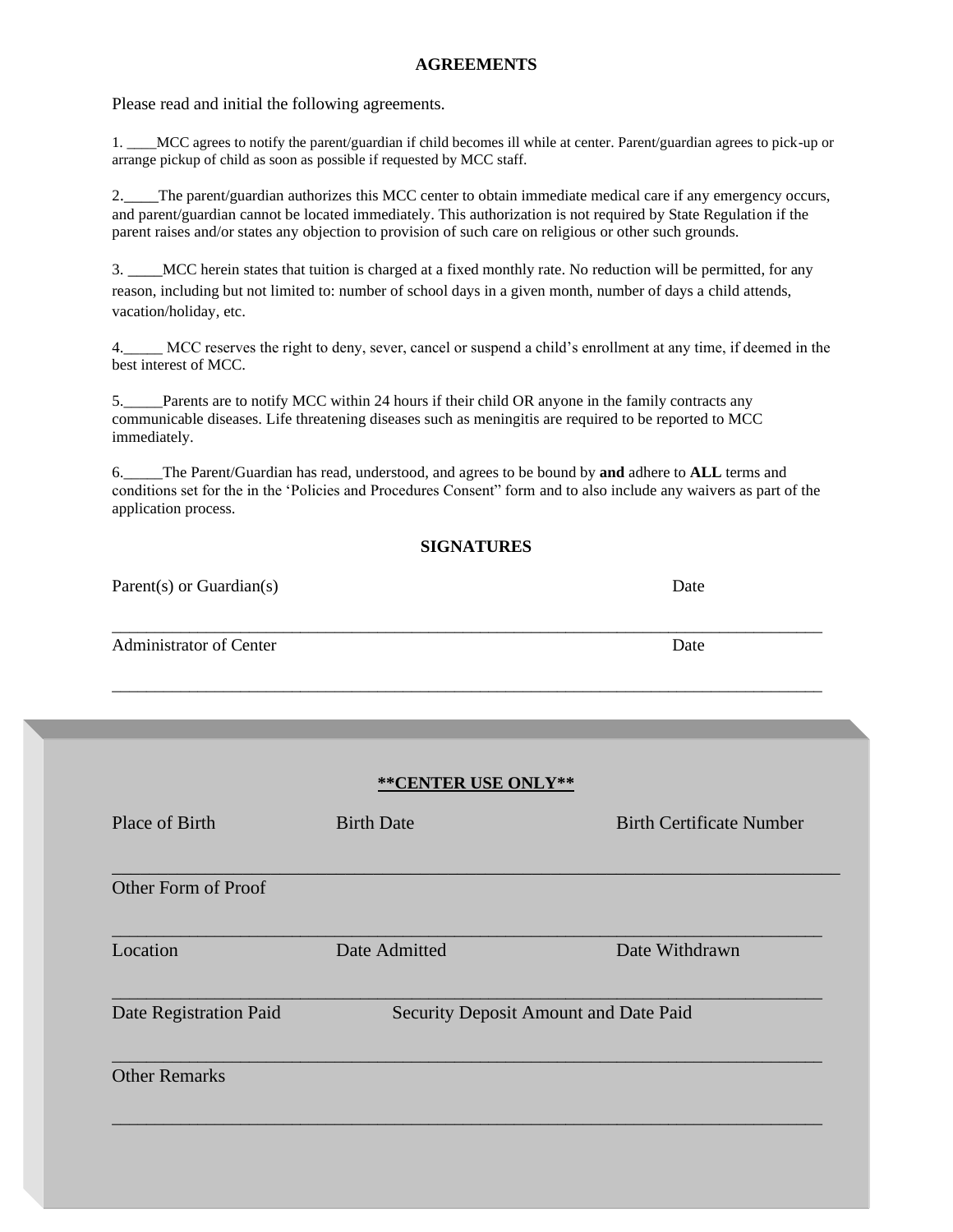

## **[www.montessoriccgroup.com](http://www.montessoriccgroup.com/) 2021/2022 Policies and Procedures Consent Form**

**Please read and review this document. Upon completion, please return the signed consent page to MCC.**

### **Admission Process**

The first step in the admission process is for a parent interested in enrolling their child with MCC is to schedule a tour of an MCC facility. Upon completion of the tour, parties who feel they would like to be a part of the MCC community may submit an *Application for Admission*. Once this document has been received, along with all requisite documentation and fees, MCC staff will review the application. Upon a favorable review, applicants will be informed.

The final step in the process is the scheduling of a working interview. During this fifteen to twenty-minute meeting, the prospective MCC student spends time in their age appropriate classroom, interacting with a senior MCC Faculty member. This opportunity allows MCC to conduct a brief evaluation of the prospective new student, and also allows the child to meet one of their new teachers as well as see their possible new class. MCC will inform the prospective parent, within five days of the interview, if the prospective student is admitted to MCC. MCC admits students of any race, religion, creed, color and national or ethnic origin. MCC solely determines the class placement of students at the school and said placement may be subject to change at MCC's sole discretion.

### **1. Application and Registration**

There is a non-refundable Application/Registration Fee due per child at the time of submission of an *Application for Admission*. This fee must accompany an *Application for Admission* in order for it to be considered complete. Payment of this fee in no way or manner guarantees admission to MCC. MCC reserves the right to deny, without explanation, appeals process, or justification, admission to any applicant.

### **2. Enrollment**

If a student who applied to MCC is granted admission, two payments are necessary to secure registration and enrollment: first month's tuition, and security deposit. Once all requisite fees are paid, in a full and timely manner, the student will achieve an enrolled status at MCC. As part of this status, MCC will provide two electronic keys as rental property issued to the parents of enrolled students. Electronic door key remains the property of MCC and must be returned within 4 days of a child no longer attending MCC.

### **Tuition and Fees**

### **1. Tuition**

Tuition is due in by the  $1<sup>st</sup>$  of each month. Payments received after the  $5<sup>th</sup>$  of the month, will be subject to a 10% late fee. Payments received after the  $7<sup>th</sup>$  of the month will be subject to a 16% late fee. Tuition for each month is the same regardless of the number of school days in the month. MCC offers a 5% discount in tuition for families who have multiple children enrolled in full time programs in a Center, for whom tuition is paid by a maximum of one payment per month. The 5% discount will be applied to the tuition of the oldest child. This discount is not permitted to be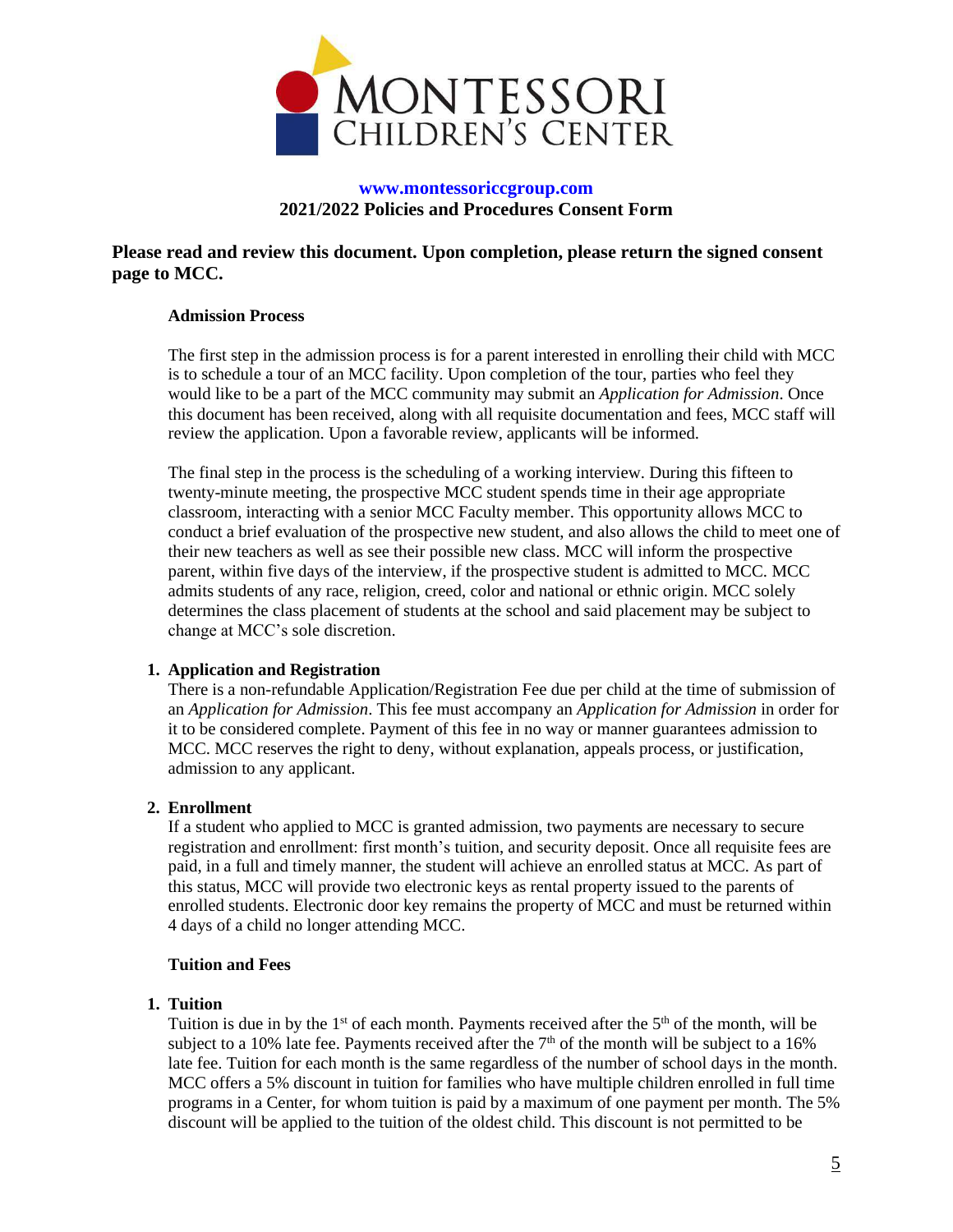applied in conjunction with any promotional offer. MCC offers ACH withdrawal at no charge and Credit Card payment which entails a fee through the Brightwheel App.

#### **2. Materials Fee**

A Materials Fee is due once each School Year, per child. The deadline for this fee is Sept 15<sup>th</sup>.

#### **3. Summer Activity Fee**

A Summer Activity fee is due once each Summer Session, per child. The deadline for this fee is May  $30<sup>th</sup>$ .

### **4. Security Deposit**

One month's security deposit of tuition is due at the time of enrollment at an MCC Center. If necessary, this amount can be paid in three equal consecutive monthly installments to begin on the first month a student is enrolled in MCC. If MCC is given 30 days written notice of withdrawal, the security deposit may be used as the last month's tuition as long as MCC has determined that all applicable fees and payments have been satisfied. If an MCC Center is not given 30 days' notice of a student's withdrawal, or if parents no longer choose to send their child to the Center-with no notice- this security deposit will automatically become fully nonrefundable. The term "written notice" shall be defined as a certified USPS mailing, addressed to the MCC center which the child attends, written and signed by the parent/guardian. The letter must indicate the date which parent/guardian intends to be their child's last day of attendance at MCC.

#### **5. Promotional Rates**

On occasion, MCC may choose to offer parents promotional tuition offers. Such offers are calculated on the basis of parents keeping their children at MCC for an extended period of time, no less than one calendar year.

#### **6. Deposits for Securing Space**

Any deposit finds paid MCC, to reserve space in a future term, are non-refundable. No credits, transfer or return of these funds are permitted. The purpose of such deposits, is to allow parents an opportunity to reserve a spot in a specific future program, term or session. Refunds or returns of the same are herein expressly prohibited.

#### **7. Withdrawals**

If a Parent/Guardian wishes to withdraw a child from MCC, parents must provide the Center with one month's written notice. If a child is withdrawn without one month's notice, tuition will be due for the month following the withdrawal. The term "written notice" shall be defined as a certified USPS mailing, addressed to the MCC center which the child attends, written and signed by the parent/guardian. The letter must indicate the date which parent/guardian intends to be their child's last day of attendance at MCC.

#### **8. Legal Fees/Collection Costs**

In the event that MCC determines a parent owing in fees/tuition, and these fees remain unpaid for a period of 30 days after their due date, MCC may pursue any and all legal remedies to secure payment of funds owed it. MCC may also elect to take on the services of a collection company and or legal counsel, to pursue repayment. In the event that any of the above-mentioned means are used, parent and/or the undersigned herein accepts full and unequivocal responsibility for payment of any costs associated therewith, including reasonable attorney's fees. Liability will extend to all costs in addition to fees and tuition owed MCC.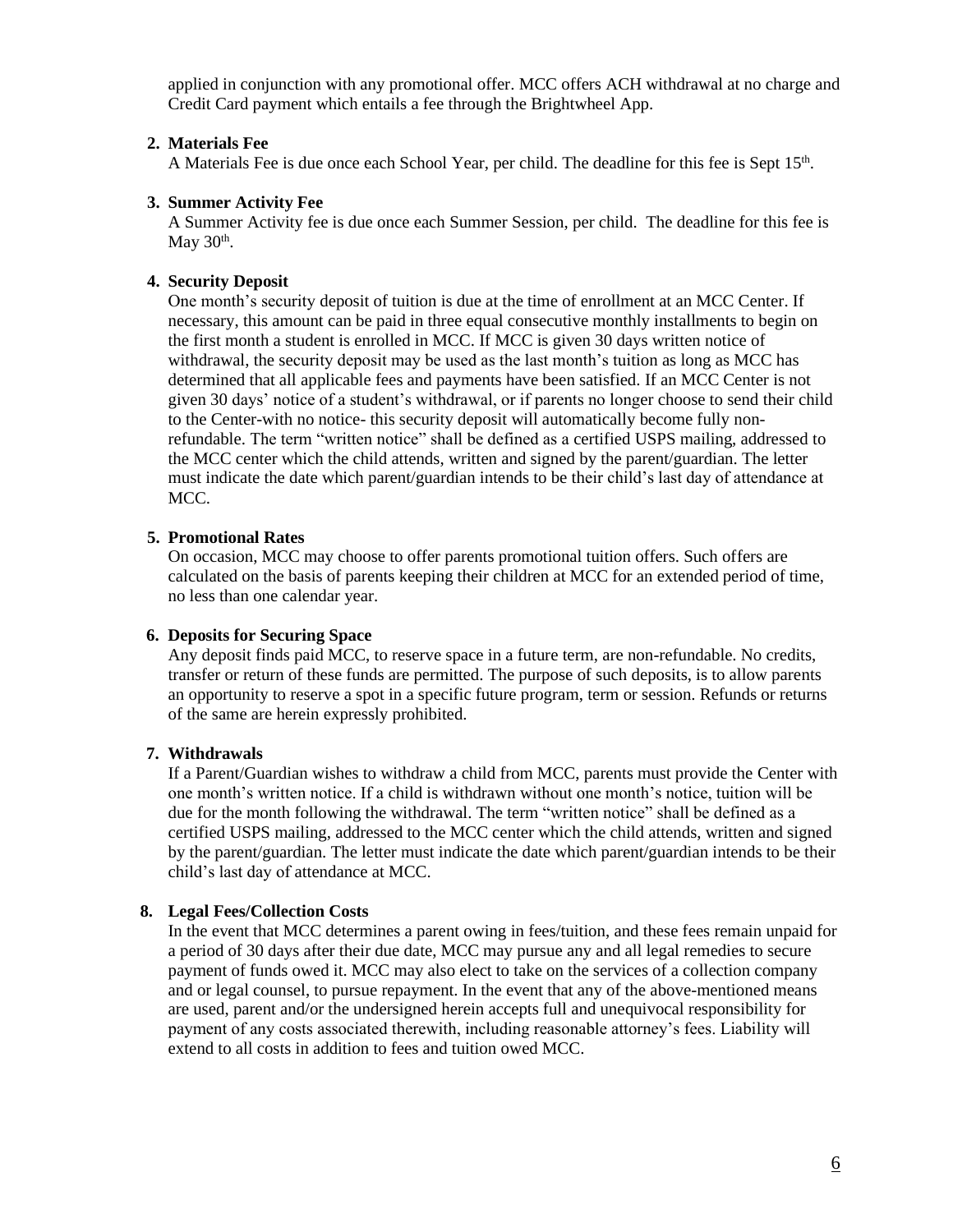## **General Procedures**

### **1. Operating Calendar**

Every MCC Center operates on a publicly advertised yearly schedule. The schedule of holidays is made available to parents and other interested parties. In addition, parents who seek admission to an MCC Center are herein presumed to have read, reviewed and accepted MCC Center's hours of operation, holiday schedules, and vacation periods.

## **2. School Year and Summer Session Defined**

The dates defining the start and end of the school will be established by the school specific School Year Calendar and Summer Session Calendar published by each MCC Center.

## **3. Absences**

Please inform the MCC Administration if your child will be absent on any day. Such notice may be provided via phone or email. MCC policy does not allow for any deductions or refunds in tuition or fees due to absences for **any** reason. Tuition is paid at a fixed monthly rate for all children enrolled on a full-time or part-time basis.

MCC defines a *prolonged absence* as a child not attending MCC for a period over 20 working days. For parties who chose to take a prolonged absence and wish to retain their child's slot and classroom assignment at MCC, are herein required to pay 50% of tuition required for the prolonged absence period. If a Parent/Guardian chooses to dis-enroll their child from MCC, and re-apply for admission later, parties re-applying to MCC will be treated as a new client, with no guarantee of class placement or tuition rate.

## **4. Expulsion**

MCC reserves the rights to deny, sever, cancel or suspend a child's enrollment at MCC, at any time, if deemed in the best interest of MCC. In the event MCC deems an expulsion is necessary, MCC will, within five business days, return the remainder of any tuition paid for the month of expulsion. Security Deposit funds will be returned as per standard MCC policy.

## **5. Door Key**

The electronic keys to an MCC Center function only during peak hours. The buzzer must be used at all other times. Please also note that if a key is misplaced, it is imperative that MCC Staff is informed, so that the key can be de-activated. It is MCC policy that all families **MUST** have at least one key. Re-placement or extra keys may be purchased from Center offices. **PLEASE DO NOT HOLD THE DOOR OPEN FOR ANY OTHER PARENTS/INDIVIDUALS AS SUCH CONDUCT PRESENTS A SECURITY ISSUE. MCC DOES NOT WANT UNAUTHORIZED PERSONS ENTERING OUR FACILITIES.** If a parent has neglected to bring their key on any given day, they need to ring the facility bell, and wait until an authorized Staff member can come to the door. It should be understood that wait time may be significant, as Staff are generally engaged in the class.

### **6. Arrivals/Departures**

When children are brought to school, please accompany them to their classroom. Do not allow your child to get out of the car and enter the school alone. Parents must escort children all the way to their class, and then **sign their children in on the Brightwheel APP.** Please have your children at the Center by 9:00 a.m.

Upon picking up children from MCC, **parents must sign their child out on the classroom using the Brightwheel APP .** The signing in and out of children from their class is an integral part of keeping children accounted for and secure. Once parents have arrived in the classroom of their child, MCC herein states that it will no longer accept responsibility for that parent's child. Parents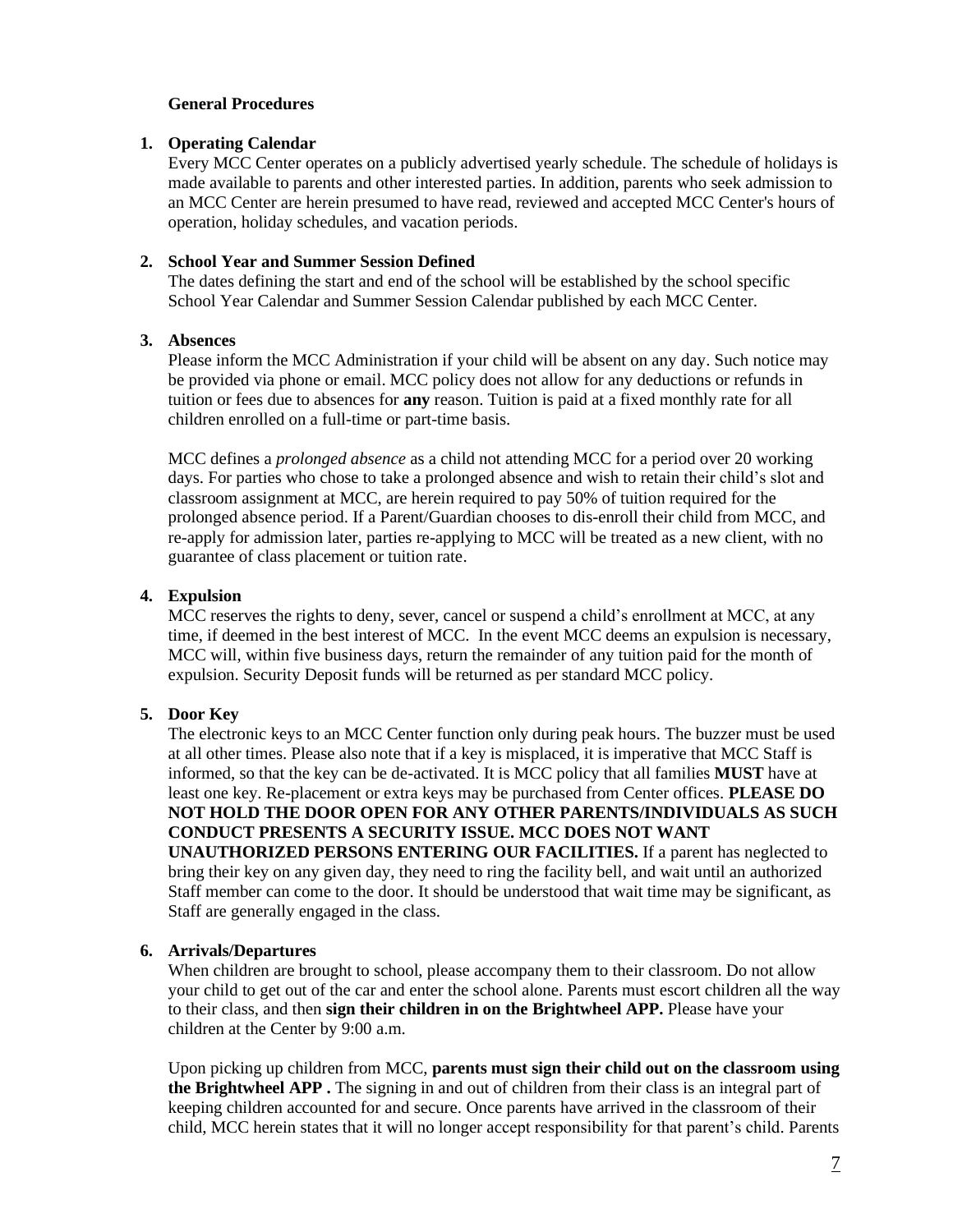are advised that they are **NOT** permitted to communicate, touch, or otherwise handle **ANY** child at MCC, other than their **OWN**. Parents are responsible for ensuring that their child behaves in a safe and appropriate manner as they leave their class, the playground, and more generally the entire MCC campus.

## **7. Breakfast**

MCC does not serve breakfast. Children who come to school on or before 8:30 a.m. may bring a healthy breakfast to be eaten at school. No breakfast is permitted to be brought to MCC facilities after 8:30 a.m.

## **8. Late Arrival**

If bringing a student to school late, i.e. after 9:00 A.M., please make sure to drop them off quickly and unobtrusively. The class is in session and this late drop off is an interruption. Speaking to the student's classroom Lead Teacher is not appropriate at this time, as they will be occupied conducting the class. Parents may however, call and leave a message for the teacher to contact you at a more convenient time. Even though a Teacher may not be directly interacting with a child or another adult, they are occupied in the task of managing the entire class.

Please have your children at the center by 9:00 A.M. If they are to benefit from the program, they need to be here on time. Children arriving after 9A.M., during *"circle time"* must be dropped off in the Office until *circle time* is over. MCC staff will walk your child down to their class when *circle time* is over so that they do not disturb their classmates.

## **9. Authorization to Pick-Up**

If a parent wishes MCC to release their child to an *Emergency Contact Person* or *Emergency Authorized Pick –Up Person*, the parent must notify the center's office by phone or in writing. The authorized person must also present valid government issued picture identification for release of the child. If picture identification is not available, and/or consent from parent is not either, MCC will not release the student. In such cases, parents will need to arrange an alternative before the MCC Center closes for the day.

## **10. Late Pick Up**

If a child is not picked up by 5:30 P.M., a late charge of \$30.00 per child shall be paid to MCC for every 30 minutes or fraction thereof. This fee will be due immediately upon picking up the child. Only authorized persons may pick up a child; those who are "authorized" will be determined based on information provided on the *Application for Admission*, completed when the student was initially enrolled at MCC. In cases where children are not picked up within one hour of an MCC Centers closing, the local police department and/or Child Protective Services Department (CPS) will be contacted.

Additionally, if parents and/or an emergency contact(s) cannot be reached by 7:00 P.M., MCC will contact appropriate law enforcement officials, and/or CPS. On days an MCC Center closes early, if a parent or emergency contact person cannot be reached within one hour of an MCC Center closing, MCC will follow the above referenced procedure.

### **11. Center Closings**

Before coming to the school on inclement weather days, please make sure to check the Brightwheel App for the most updated information regarding MCC hours. Parents should also sign up for the Brightwheel App to receive emails containing the most current information. MCC will make public, via the Brightwheel App and recorded phone message (when available), any un-anticipated changes to Center hours of operation. If MCC plans to close a facility for the day, or delay its opening, parents will be informed of such no less than one hour before said Centers normal opening time. If MCC plans to close a facility early, MCC will provide parents with as much notice as MCC deems possible.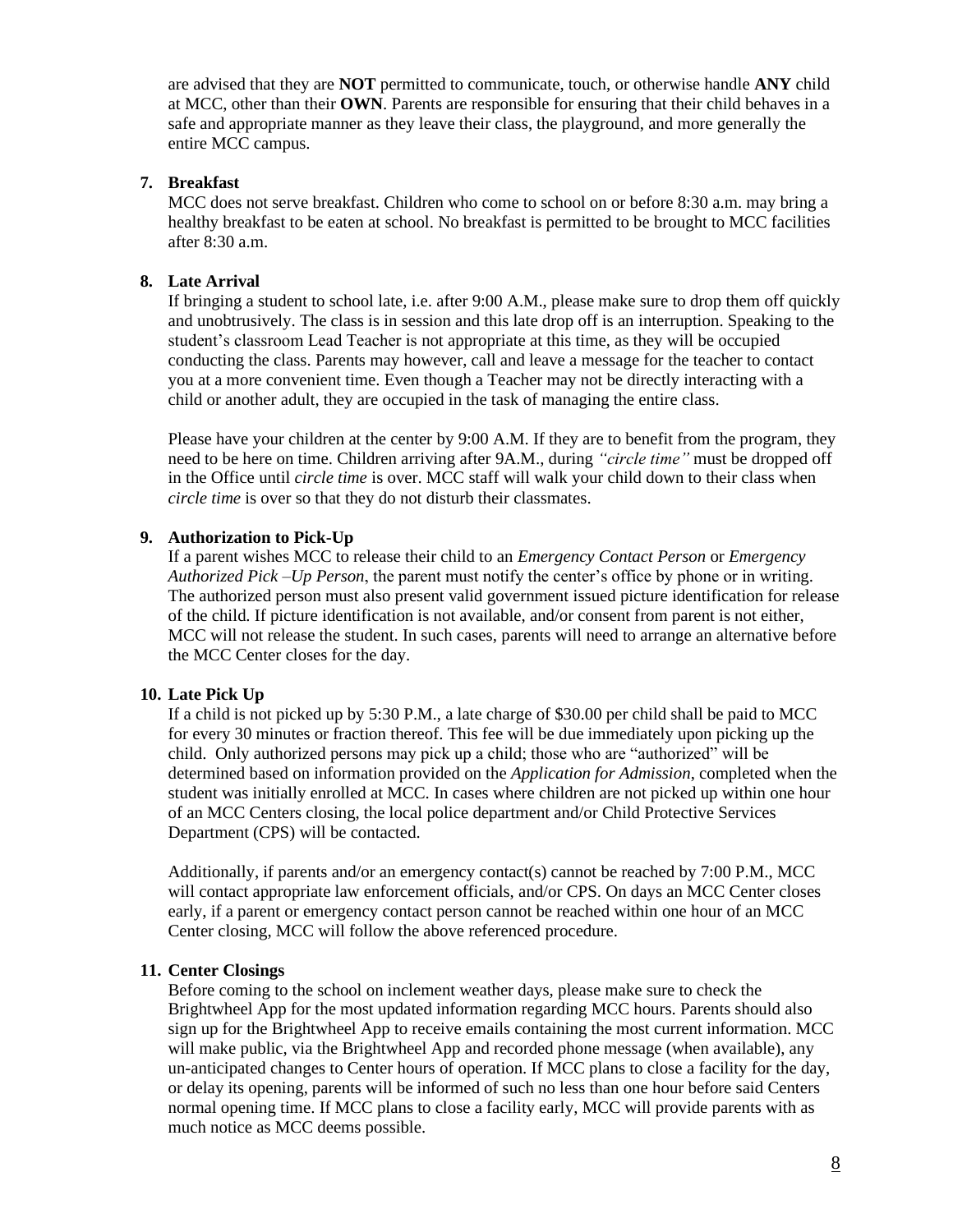#### **12. Additional or Supplemental Care**

On days where an MCC Center is open, and a parent would like to request that a Center provide hours of care for a student which MCC normally does not, a *Daily Care Agreement* must be completed*.* This form documents that a student is at MCC for a defined time period. In addition, this form serves the purpose of informing parents of the additional sum a parent will owe MCC for child care services. This sum will take in to account the normal tuition rate a student pays and will be assessed in excess of this sum. By signing the agreement, a parent will agree wholly to the terms set forth in such and agree to pay MCC the extra sum within 48 hours.

### **13. In Case of SHETER IN PLACE**

In Case MCC deems it is necessary to SHELTER IN PLACE, MCC will post such on its Front Door if possible. MCC will have with them, a flashlight, Emergency Radio, and Access to Emergency Supply of Food and Water and Emergency Contact Info and Authorization forms for all children. MCC will contact parents via phone if possible; or through the Brightwheel App as soon as it deems possible.

### **14. In Case of EVACUATION**

At Centreville location, In Case of an Evacuation of the building, MCC will post such a message on its Front Door and walk the children across the street to the United Methodist Church to shelter.

At Herndon location, In Case of an Evacuation of the building, MCC will post such a message on its Front Door and walk the children to the church next door - The Church of Jesus Christ of Latter-day Saints (2727 Centreville rd, Phone no. 703-793-3884).

MCC will carry with them, Emergency Contact Info and Authorization forms for all children. MCC will contact parents via phone if possible; or through the Brightwheel App. MCC will provide parents with as much notice as MCC deems possible.

In Case of an Evacuation of the Area, MCC will transport children to a safe Area using Staff Vehicles, School vehicles and or the Vehicles of Emergency personnel. MCC will post such a message on its Front Door. MCC will carry with them, Emergency Contact Info and Authorization forms for all children. MCC will contact parents via phone if possible; or through the Brightwheel App. MCC will provide parents with as much notice as MCC deems possible.

## **15. In Case of NATURAL DISASTER OR EMERGENCY**

In Case of a Natural Disaster or Emergency, MCC will chose to shelter in place, evacuate the building or Evacuate the Area. MCC will post such on its Front Door if possible and conduct themselves using the policies above.

#### **16. MCC Chain of Command**

If you have any concerns, please let someone know. Administrator Director Office Staff Class Lead Teacher. Class Assistant Teacher 1 Class Assistant Teacher 2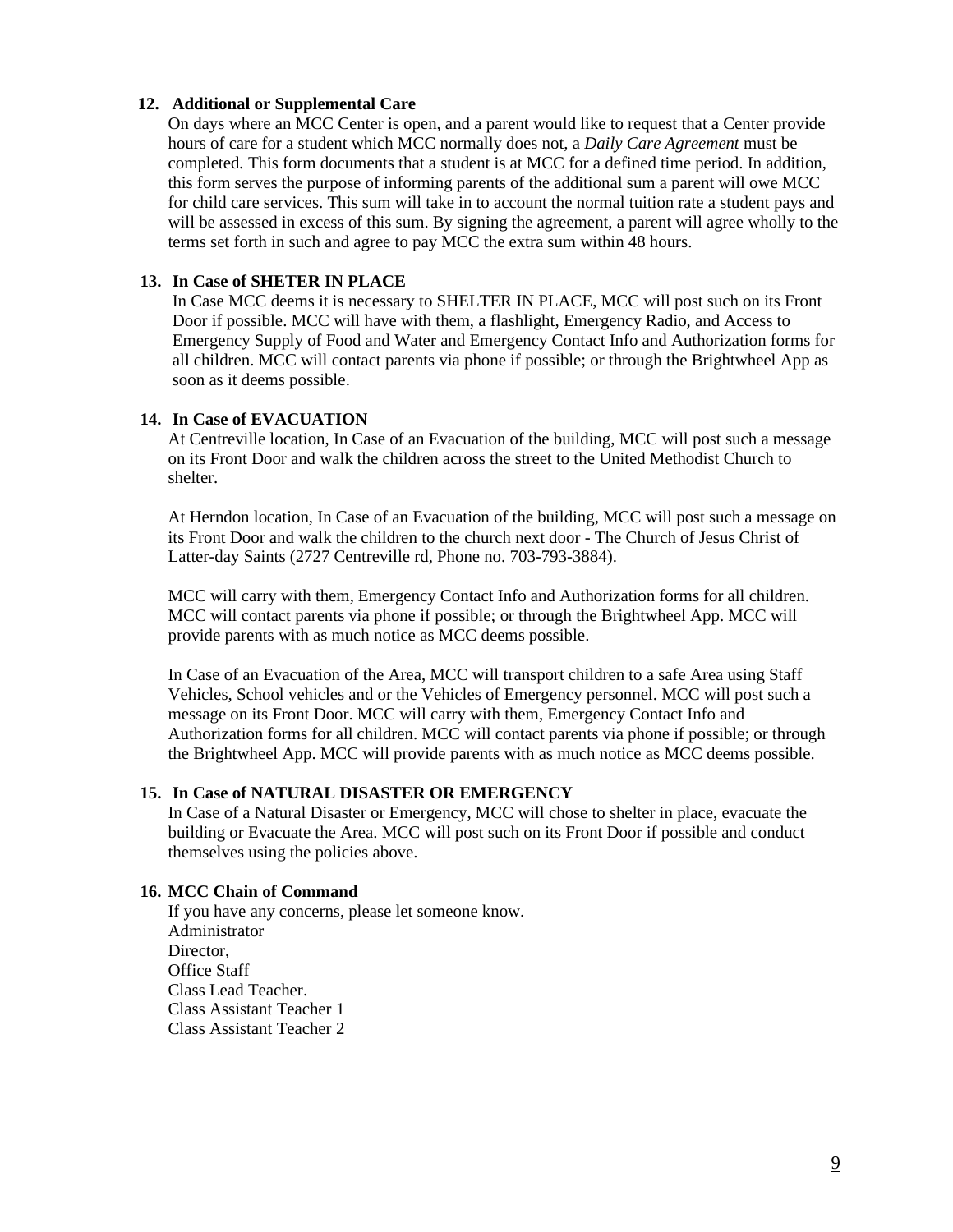### **Classroom Related Procedures**

## **1. Clothing**

Children should be able to get in and out of their clothing, unassisted for the most part. Coveralls, belts, back buttons and snaps discourage a child's independence, whereas elastic waistbands in pants and skirts, pullover tops and front buttons help children dress themselves. Children should not wear flip-flops, open-toed shoes, or high heel shoes to school. All clothes should be labeled for identification. Parents should provide a spare set of clothing to be kept at the Center for their children; this clothing should be replaced as needed- and as the weather changes. Accidents can happen at any age. As such, there should **always** be a parent supplied spare set of clothes for children left with the Center. MCC herein states that it accepts no responsibility for theft, loss or damage to such items.

## **2. Toys**

Please do not allow your child to bring toys of any kind to school. Additionally, please do not let your child bring jewelry or money to school. However, students are permitted to bring articles of general interest, such as collections, pictures and books. Labeling items brought to school with first and last name of the owner is always recommended. Any items students bring to MCC are brought at the risk of possible loss or misplacement. MCC does not accept responsibility for loss or damage to such items.

## **3. Outside Playground**

Outside playground time is often one of the most popular activities of the day. Children enjoy taking a break from the indoors and experiencing the refreshing outside air. A reality of the Northern Virginia area is our dramatic seasonal temperature changes. MCC will **not** take children outdoors if the temperature in the Center's locality is below 45 degrees Fahrenheit or above 97 degrees Fahrenheit. If a parent would rather their child stay indoors or any given day, they should state the same in a written and signed note and place this notice on record with the Center office. An operational reality of MCC Center dynamics makes verbal only notice by a parent insufficient to guarantee that a child stays indoors on any given day.

### **4. Birthdays**

A Student's birthday will be a special classroom occasion. Parents may provide a special treat for his/her classmates. Birthday parties are to be held during the afternoon snack period, approximately 3:15 p.m. Due to privacy concerns, pictures or the use of other video or photographic devices is not permitted during these events **WITHOUT** prior authorization. This rule is to apply, even if the focus of the pictures is a parent's own child. Please notify the Teacher at least 5 days in advance of plans to have an in-class celebration. It is of paramount importance that foods served at such events take in to account allergic and dietary restrictions of students in the class. Parents should work with Center Staff to ensure these guidelines are followed. In-class celebrations sponsored by parents must provide ample supply for ALL students in the class to participate.

## **5. Open Door Policy**

MCC has a complete OPEN-DOOR policy to parents of children currently enrolled at MCC. A parent can have immediate access to their child if needed.

### **6. Scheduled Classroom Visits**

We encourage you to come in and observe your child. This is the best way to find out how they are doing in their class. Such visits should be scheduled at least 24 hours in advance, such that class events/activities can be planned accordingly. In-class visits are permitted to last no more than 30 minutes. Parents are advised that MCC fully reserves the right to ask a parent to observe from outside the classroom at anytime, via window or door. While a parent may choose to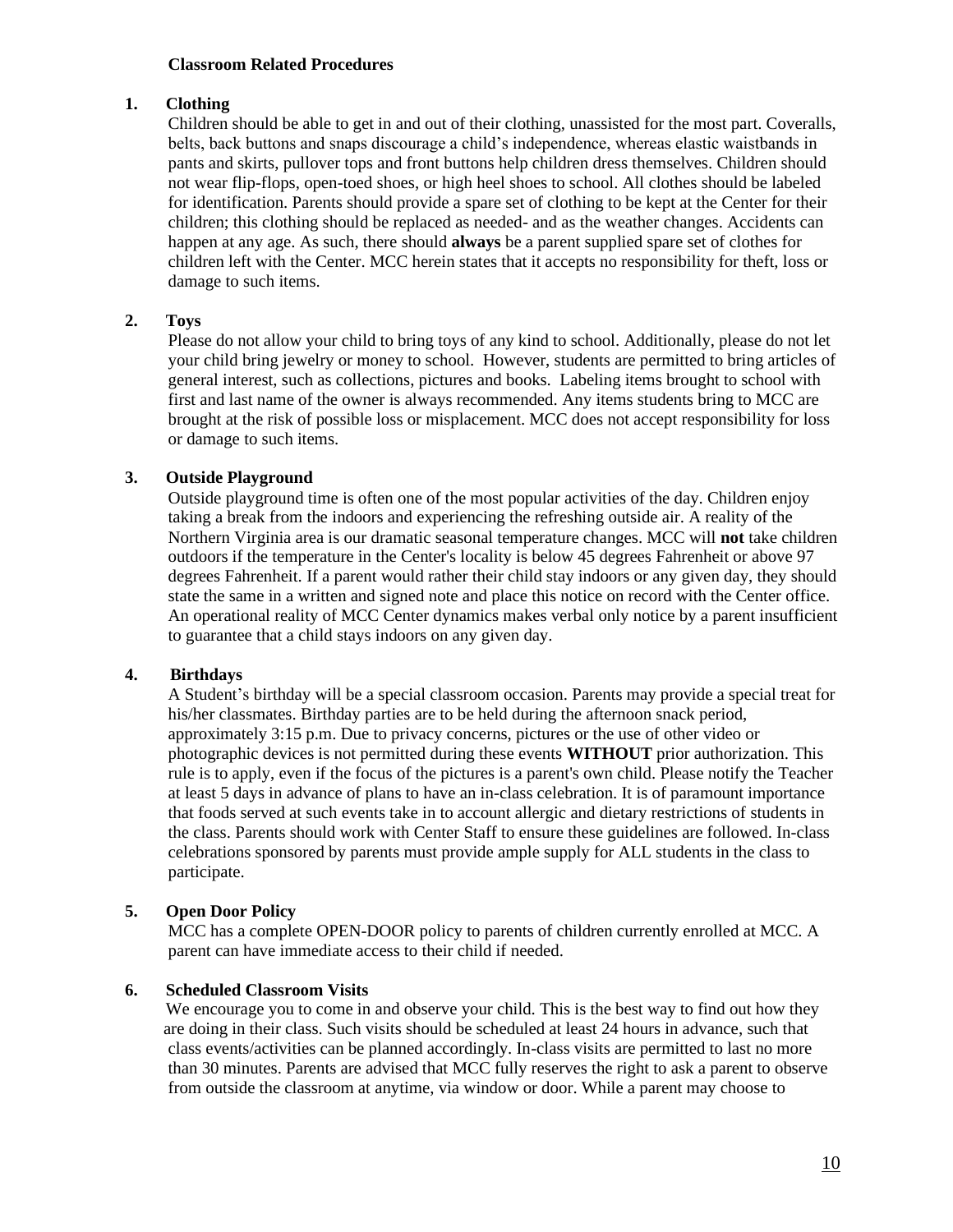observe their child through such an opportunity, the privacy of other children and families must also be respected and protected. In addition, MCC reserves the right to ask a parent to cease their observation period if MCC Staff deems such a disruption or a distraction.

## **7. Cumulative Report**

The Montessori curriculum is an approach to teaching whose benefits are not best highlighted by snapshot assessments, but rather by a cumulative study, spanning significant time periods. Thus, at the end of your child's academic term at MCC, a cumulative report/assessment will be made and put in their file. If a parent wants or needs a copy of this report, it must be made in writing, and if they wish such report to be made available to other entities, a letter of authorization for release of information must be given to MCC.

## **8. Conferences**

Parents may schedule a conference with MCC Staff by calling the Center's office and requesting the same. Parent requested conferences will be attended by teacher, parent(s), and a member of MCC Administration. Parents may choose to schedule a conference to discuss their child's progress in the classroom at a more detailed level than regular meetings. Additionally, if MCC staff deems it necessary, Center Administration has the right to schedule a conference with parent(s). Such conferences will require **MANDATORY** parent(s) attendance.

## **9. Discipline**

MCC is committed to discipline of children that always dignifies and respects their own inner guidance and self-directed purpose for harmony, order, cooperation, and love towards their environment. Adults shall therefore only interact with children to support the principles of selfdiscipline in children. Consistent with this policy, adults assure the children's compliance and cooperation with necessary procedures and proper behavior through such positive, respectful means as example, clear directions, reasoning, distraction, reflective language, and questioning.

MCC considers any intentional inflicting of physical pain, or threat of such pain, on children, by such means as pulling hair, grabbing, pulling, hitting, spanking, slapping, pinching, etc., as strictly inconsistent, and contrary to its discipline policy. These actions are therefore prohibited on school grounds by any adult at any time.

This policy applies to all adults while on school premises, including regular staff, part-time personnel, volunteers and parents and their agents. All such adults are required to and agree to follow this discipline policy at all times in their interaction with children on school premises. This policy also includes the actions of parents or their agents in the treatment of their own children while on school premises. Any adult who violates this policy agrees to accept correction, direction or other suitable guidance to cooperate in a remedy of the situation, consistent with the discipline policy stated here.

### **10. Health**

For the protection of all children, a student **CANNOT** attend an MCC Center if they exhibit any of the following symptoms:

- -a temperature of over 100 degrees Fahrenheit by mouth
- -an intestinal disturbance with diarrhea or vomiting
- -any undiagnosed rash
- -sore or discharging eyes and/or ears
- -significant nasal discharge
- -symptoms or signs of a contagious condition (i.e.: lice, pink eye)

*\*Please note that listing provided above is in no way intended to be a conclusive or final. MCC herein reserves the right to refuse to care for a student on any day*.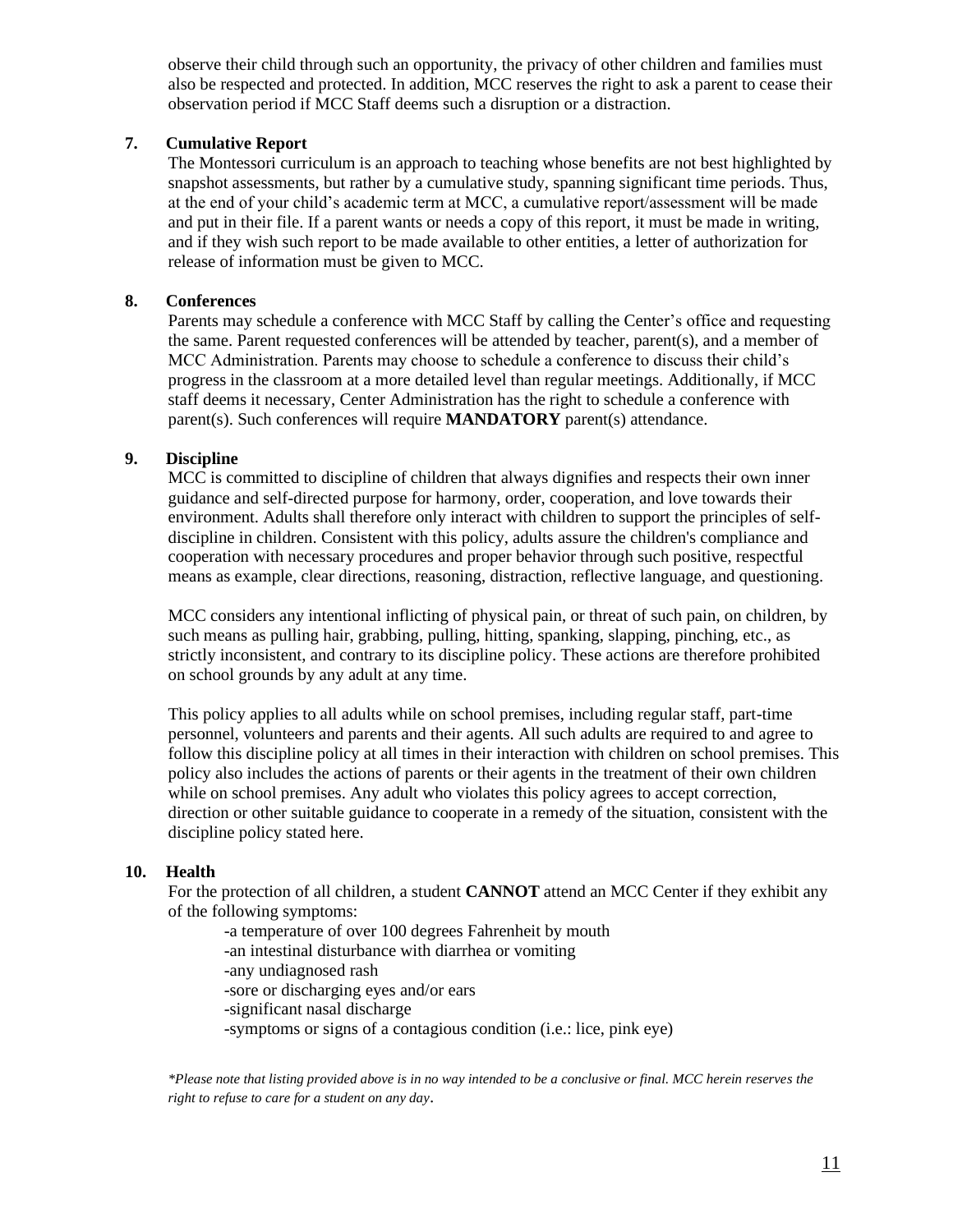If a student exhibits any of these symptoms while at the school, they will be isolated from other students. Parents will then be contacted to come to the Center and pick up their child within one hour. If your child is not going to be coming to school due to a health condition, whether contagious or not, please inform the Center.

MCC reserves the right to, at its sole discretion, require a letter from a medical doctor, authorizing a child to return to the MCC school environment. If a letter is requested by MCC Staff, a child may not attend MCC until such a letter is provided to MCC.

## **11. Biting**

Biting, at any age, is not acceptable conduct for an MCC student. Incidents involving biting are dealt with in a deliberate, swift, and direct manner. The first step in dealing with such an incident is to immediately separate the children involved. Secondly, first aid/or care is rendered as appropriate. These two initial steps are followed by MCC Staff, generally the classroom Lead Teacher and/or Center Director, talking to the children and other MCC Staff, to determine the facts and the context of the situation. The child or children guilty of biting are firmly and directly told, that biting hurts, and that their behavior is unacceptable. Parents of all children involved in a biting incident are informed of the occurrence. MCC has at its discretion how it deals with incidents of ongoing biting incidents.

## **12. Child Abuse**

If MCC Staff suspects that a child has been abused, the Center will report such to appropriate authorities. Center Staff may also report such suspicions to CPS.

## **13. Food**

If your child has any relevant allergies, parents will be responsible for providing lunch/snack and/or milk substitutes.

For children enrolled at an MCC Center which does not provide lunch or snacks, parents will be responsible for sending snacks and a pre-packaged lunch to school. This snack and lunch **MUST be 'ready to eat'** and require **NO** warming, refrigeration, handling, or preparation of any kind by Center Staff. This requirement will be strictly enforced as per Health Department regulations.

While MCC will work hard to adhere to the dietary and allergic diet restrictions of its students, MCC herein states that it will not be responsible for any adverse reactions whatsoever caused as a result of food or liquid ingestion.

MCC is committed to the creation of a **NUT FREE FACILITY.** Please do not bring any food items to school that contain any form of tree nuts. MCC will work hard to adhere to this mission.

For students enrolled at MCC Centers that offer catered lunch programs, parents wishing to signup for the service must file with the Center Office, all applicable paperwork by the 1st of the upcoming month. For parents wishing to cease enrollment in this program, written notice articulating the same must be provided to MCC no later than the 20th of the month.

## **14. Medications**

### **Short Term Medications (14 days or less)**

A *Medication Authorization Form* should be filled out every time a child needs to be given medicine while he or she is at the Center. Please and over the medicine to the Center Administrator on duty. Label the bottle with the child's name, dosage and time at which the medicine is to be administered. Prescription medicine is to be brought in its original container. Medications need to be taken home daily and brought back the next day. Failure to take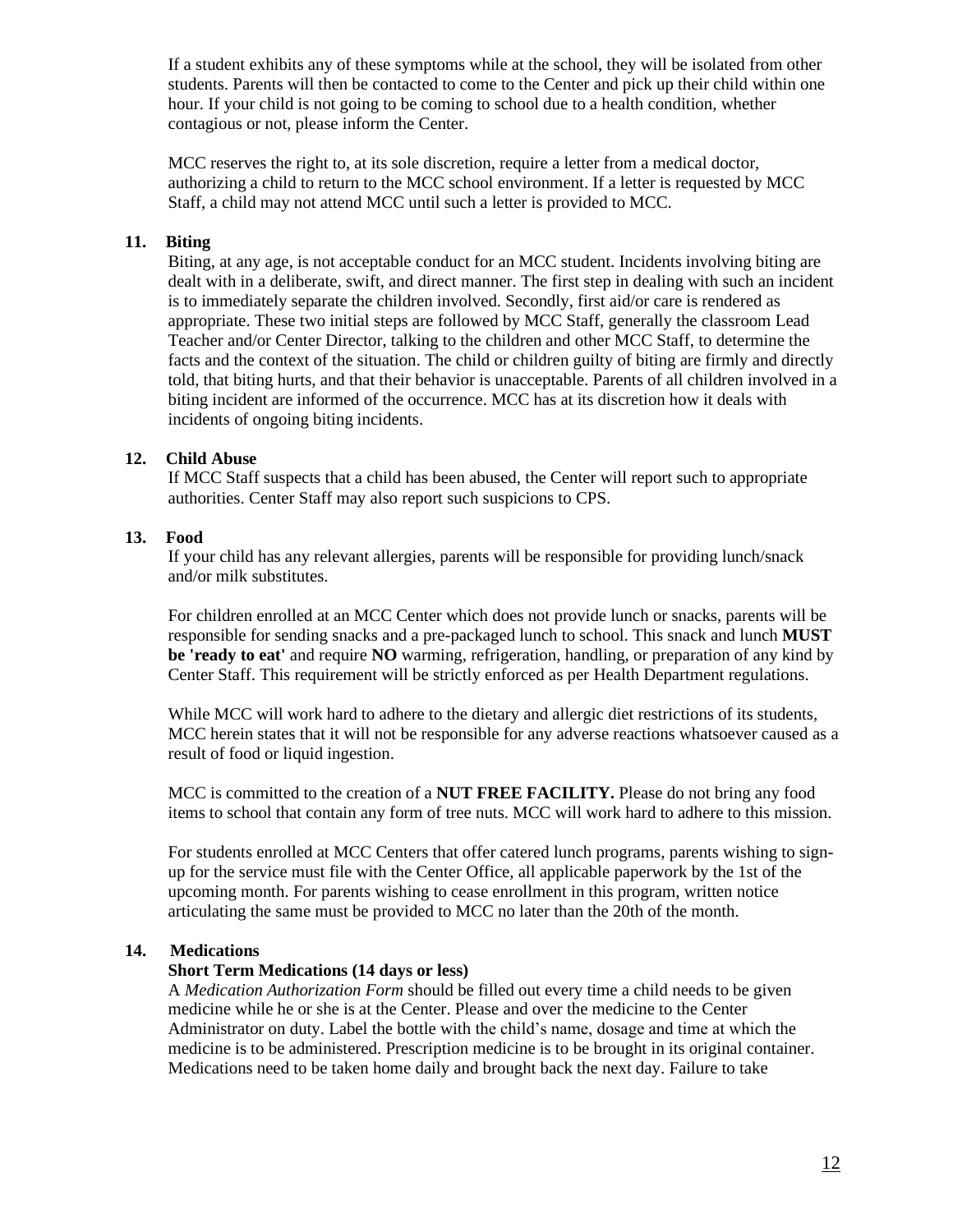medicines home, after the authorization to give medicine ends, will require MCC to dispose of them.

### **Long Term Medication (over 14 days)**

Medicine that is to be kept at the Center permanently, i.e. Epi-Pens, need to be accompanied by a *Physicians Medication Authorization Form and a Parents' Medication Authorization Form.* Prescription medicine is to be brought in its original container with prescription written on box, i.e. Epi-Pens.

## **15. Sunscreen/ Diaper Ointment/Insect Repellent**

If your child requires sun screen, diaper ointment, and/or insect repellent applied-please make sure to fill out the appropriate authorization forms. All lotions/sprays need to be in their original containers and labeled with the student's name. Each child needs his/her own; sibling to sibling sharing is not permitted.

## **16. Contacting the Class Teacher**

 If a Parent needs to contact their child's classroom teacher, they are urged to use the Brightwheel App to Directly message their child's classroom teacher. Alternatively, parents can leave a message on the center's answering service or with office staff who will pass the message to the classroom teacher as quickly as possible. MCC teachers will strive to contact the parent as soon as they are able.

### **Waivers**

## **1. Extracurricular Activity Waiver**

During the course of both the School Year as well as the Summer Session, MCC will provide its facilities as a venue for outside vendors to conduct extracurricular activity programs, for instance soccer, martial arts, dance, etc. If a parent chooses to enroll his child in a program of this type, they do so of their own free will, and at their own risk. By enrolling his/her child in an extracurricular activity, a parent knowingly waives their right to hold MCCNVA LLC liable for any injury caused by such extracurricular activities.

## **2. Field Trip Waiver**

During the course of both the School Year as well as the Summer Session, MCC may elect to take students on field trips. Such trips will take place under the supervision of MCC Staff and Faculty. MCC herein states that it will not be responsible for any injury or illness, whatsoever, caused by, or occurred during or in anticipation of a field trip. All parties understand that by signing below, they relinquish any and all possible legal rights to hold MCC liable in connection thereof.

### **3. Pictures/Videos**

During the course of both the School Year as well as the Summer Session, MCC will periodically take pictures and or videos of its students and post it on school premises as well as on its website and or Social Media outlets. If a parent does **NOT** want their child included in such matter, it is the parent's responsibility to provide a letter in wring to the Center's office stating such.

### **4.** "**MCC" Defined**

"MCC" is herein defined as a trade name. As referenced in this document "MCC" is intended to denote MCCNVA LLC. Any references to MCC in this document as stated herein to have served as a blanket reference to the entities named in the preceding sentence.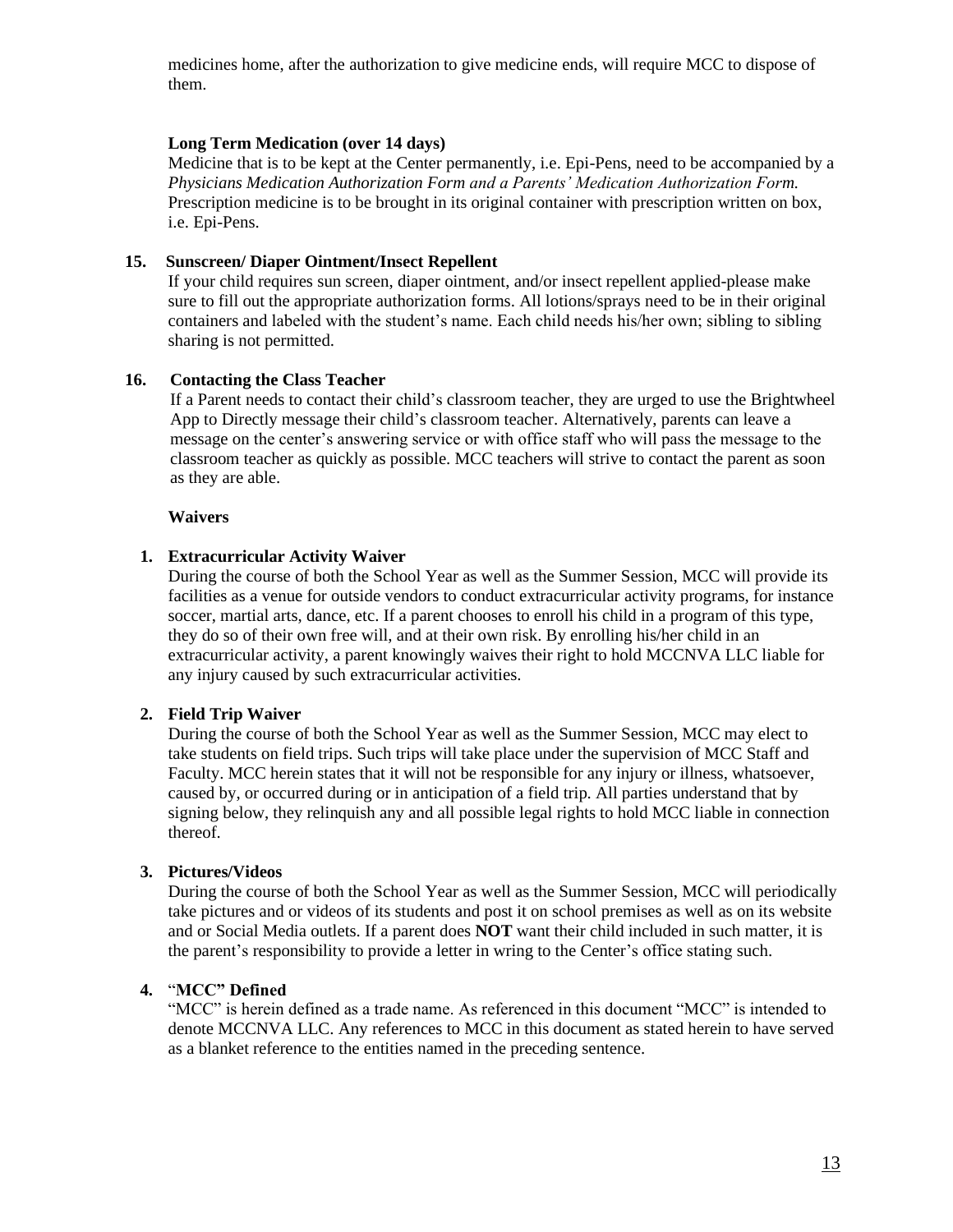

### **[www.montessoriccgroup.com](http://www.montessoriccgroup.com/)**

## **Please Sign and Return this page to your MCC Center Director. Thank You.**

By signing below, I affirm that I have read and reviewed in its entirety the preceding **2021/2022 MCC Policies and Procedures** documentation and agree to consent fully and wholly. I understand and appreciate the fact that I will be bound to follow and conduct myself by **ALL** the terms and conditions put forth in the preceding.

Signature of Parent (s) / Guardian(s) Date

**MCC CORONAVIRUS COVID-19 WAIVER** 

\_\_\_\_\_\_\_\_\_\_\_\_\_\_\_\_\_\_\_\_\_\_\_\_\_\_\_\_\_\_\_\_\_\_\_\_\_\_\_\_\_\_\_\_\_\_\_ \_\_\_\_\_\_\_\_\_\_\_\_\_\_\_\_\_\_\_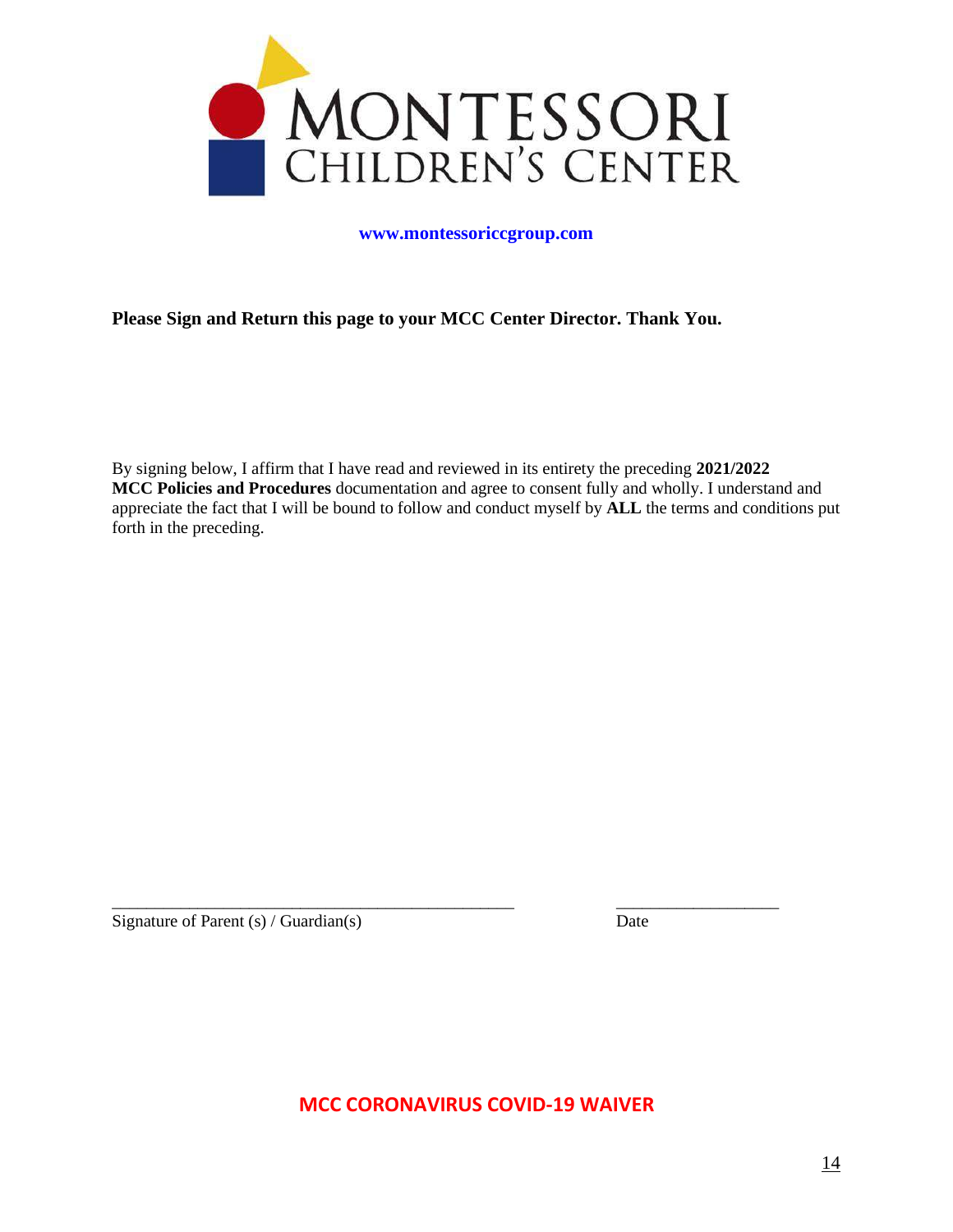## **WAIVER/RELEASE FOR COMMUNICABLE DISEASES INCLUDING COVID-19**

I, 1, 2008 and 1, 2008 and 2018 and 2019 and 2019 and 2019 and 2019 and 2019 and 2019 and 2019 and 2019 and 201 the novel corona virus (COVID- 19) respiratory infection as well as other infectious diseases, have been confirmed throughout the United States. In accordance with the most recent guidance and protocols issued by the World Health Organization (WHO) and the Centers for Disease Control and Prevention (CDC) and the Virginia Department of Health for slowing transmission of COVID-19, I understand that MCCNVA LLC (MCC) has put in place preventive measures to reduce the spread of COVID -19; however MCC cannot guarantee that you or your child/children will not become infected with COVID-19 and/or other infectious diseases. I further acknowledge that it is my responsibility to monitor the health wellness of my family and child/children and acknowledge that it is my responsibility to inform MCC should I, or anyone in my immediate household have had a direct exposure to any person who has a suspected or confirmed case of COVID-19. In addition, I understand and agree that if it occurs I, or my child will not visit the facility for 14 days to minimize exposure to others at MCC. I also understand that MCC cannot guarantee that you or your child/children will not become infected with COVID-19.

### **ASSUMPTION OF RISK / WAIVER OF LIABILITY / INDEMNIFICATION AGREEMENT**

In consideration of being allowed to attend MCCNVA LLC (aka MCC) daycare and preschool and related events and activities, the undersigned acknowledges, appreciates, and agrees that:

- 1. Participation includes possible exposure to and illness from infectious diseases including but not limited to MRSA, influenza, and COVID-19. While particular rules and personal discipline may reduce this risk, the risk of serious illness and death does exist; and,
- 2. I KNOWINGLY AND FREELY ASSUME ALL SUCH RISKS, both known and unknown, EVEN IF ARISING FROM THE NEGLIGENCE OF THE RELEASES or others, and assume full responsibility for my participation; and,
- 3. I willingly agree to comply with the stated and customary terms and conditions for participation as regards protection against infectious diseases. If, however, I observe any unusual and/or significant hazard during my presence or participation, I will remove myself from participation and bring such to the attention to the main office staff official immediately; and,
- 4. I, for myself and on behalf of my heirs, assigns, personal representatives and next of kin, HEREBY RELEASE AND HOLD HARMLESS (MCCNVA LLC - MCC) their officers, officials, agents, and/or employees, other participants, owners and lessors of premises used/facility ("RELEASEES"), WITH RESPECT TO ANY AND ALL ILLNESS, DISABILITY, DEATH, or loss or damage to person or property, WHETHER ARISING FROM THE NEGLIGENCE OF RELEASEES OR OTHERWISE, to the fullest extent permitted by law.

#### **I HAVE READ THIS RELEASE OF LIABILITY AND ASSUMPTION OF RISK AGREEMENT, FULLY UNDERSTAND ITS TERMS, UNDERSTAND THAT I HAVE GIVEN UP SUBSTANTIAL RIGHTS BY SIGNING IT, AND SIGN IT FREELY AND VOLUNTARILY WITHOUT ANY INDUCEMENT.**

This is to certify that I, as parent/guardian, with legal responsibility for this participant, have read and explained the provisions in this waiver/release to my child/ward including the risks of presence and participation and his/her personal responsibilities for adhering to the rules and regulations for protection against communicable diseases. Furthermore, my child/ward understands and accepts these risks and responsibilities. I, for myself, my spouse, and child/ward do consent and agree to his/her release provided above for all the Releasees and myself, my spouse, and child/ward do release and agree to indemnify and hold harmless the Releasees for any and all liabilities incident to my minor child's/ward's presence or participation in these activities as provided above, EVEN IF ARISING FROM THEIR NEGLIGENCE to the fullest extent provided by law.

Name of parent/guardian:  $\blacksquare$ 

Parent guardian/signature: \_\_\_\_\_\_

Date signed: \_

**PLEASE RETURN SIGNED COPY TO MCC**

# **MCC COVID-19 INFO PAGE**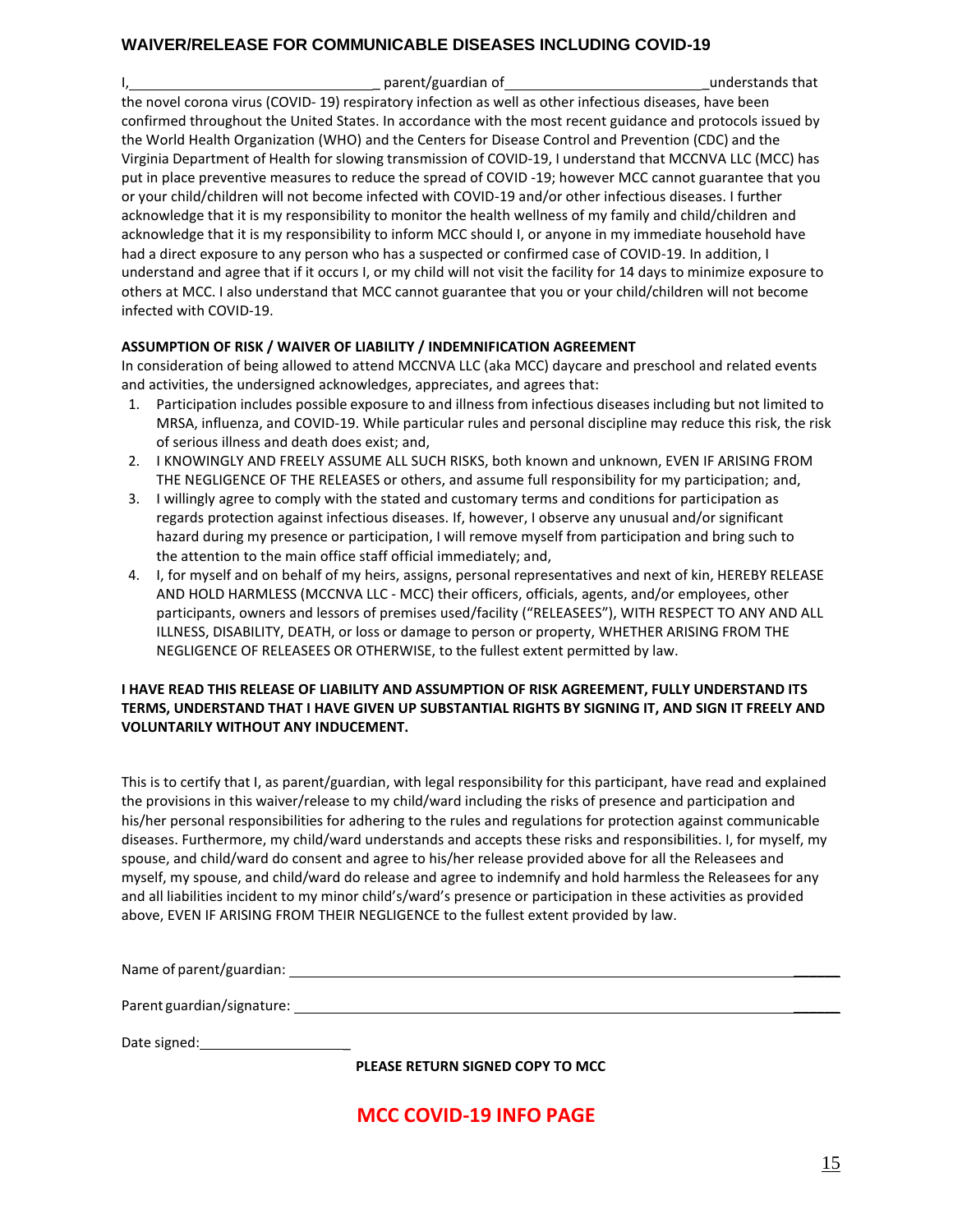Montessori Children's Center, Inc (also known as MCC) has been operating since 1985. In the 30+ years of existence, we have not seen anything like the current Coronavirus pandemic. Our students, staff and parents' safety and health are at the top of our list of priorities. We have established this set of guidelines to assist our families in returning to this new normal in the safest way possible.

# **STEP 1 – PREVENTION**

INFECTION PREVENTION RECOMMENDATIONS

- Stay more than 6 feet away from other people if possible. Wear face masks when close contact cannot be avoided
- Avoid touching your face, frequently wash your hands for 20 seconds with soap and water or using alcohol-based hand sanitizer with a minimum of 60% alcohol if your hands aren't soiled
- Cover your mouth and nose with tissue when coughing or sneezing, dispose of tissue in the trash, and wash your hands or use hand sanitizer after coughing or sneezing
- Frequently clean commonly touched surfaces (i.e.: doorknobs, sink areas) with antiseptic cleanser
- Wear a facemask when you are outside of your home and stay home if you have symptoms of a respiratory illness such as a cough, runny nose, or shortness of breath
- Stay home if you are sick and call your healthcare provider for further recommendations

# **STEP 2 – SIGNS AND SYMPTOMS**

- Common symptoms
- Fever (> 99.6)
- Cough, Shortness of breath
- Less Common Symptoms
- Sore throat
- Congestion, headache, chills, muscle and joint pain
- Nausea or vomiting, diarrhea
- Loss of sense of smell

# **STEP 3 – SELF MONITORING**

- Twice daily, check for the following signs or symptoms of respiratory infection:
- Fever (> 99.6), Cough Shortness of breath
- Other symptoms to pay attention to include:
- Sore throat Congestion Headache Muscle and Joint Pain Chills
- Nausea or Vomiting Diarrhea
- Loss of Sense of Smell

If you develop any of the above symptoms, please **DO NOT COME TO MCC AND DO** contact your healthcare provider to discuss how to proceed